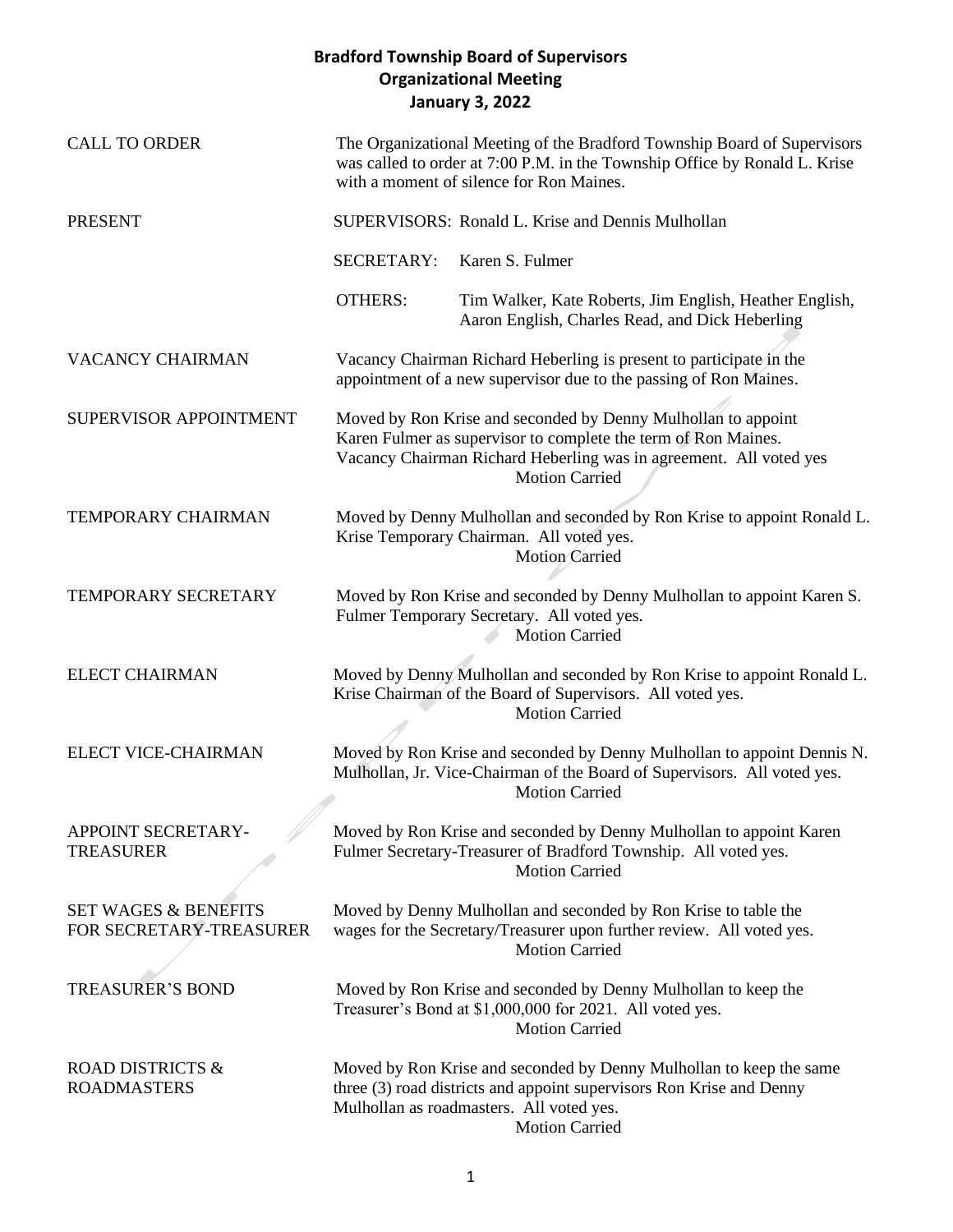| <b>GIVE ROADMASTERS</b><br>& EMPLOYEES AUTHORITY  | Moved by Denny Mulhollan and seconded by Ron Krise to give the road<br>masters and the employees the authority to make purchases for the<br>maintenance of the building, equipment, and all other Township property and<br>office supplies. They are to have the secretary source the cheapest cost.<br>All voted yes.<br><b>Motion Carried</b>                                                                                                                 |
|---------------------------------------------------|-----------------------------------------------------------------------------------------------------------------------------------------------------------------------------------------------------------------------------------------------------------------------------------------------------------------------------------------------------------------------------------------------------------------------------------------------------------------|
| <b>ROAD CREW EMPLOYEE</b>                         | Moved by Ron Krise and seconded by Denny Mulhollan table the wages for<br>road employee Tim Walker upon further review. All voted yes.<br><b>Motion Carried</b>                                                                                                                                                                                                                                                                                                 |
| <b>MILEAGE</b>                                    | Moved by Denny Mulhollan and seconded by Ron Krise to set mileage for the<br>use of personal vehicles at the IRS approved rate which is currently 58.5 cents<br>per mile for 2022. All voted yes.<br><b>Motion Carried</b>                                                                                                                                                                                                                                      |
| <b>ORDINANCES</b>                                 | Moved by Denny Mulhollan and seconded by Ron Krise to keep all<br>ordinances and resolutions in effect as written. All voted yes.<br><b>Motion Carried</b>                                                                                                                                                                                                                                                                                                      |
| <b>TAXES</b>                                      | Moved by Denny Mulhollan and seconded by Ron Krise to reaffirm taxes and<br>special assessments as follows: Real Estate 8.5 mills for general purposes,<br>Wage Tax 1/2%, Real Estate Transfer Tax 1/2%, and Local Services Tax \$47.00,<br>Fire Hydrant Special Assessment 1 mill, Street Light Special Assessment<br>\$35.00 per benefitted parcel. Denny asked that we look at the \$35.00 on Glen<br>Gery Property. All voted yes.<br><b>Motion Carried</b> |
| APPOINT LEGAL COUNSEL                             | Moved by Denny Mulhollan and seconded by Ron Krise to appoint Law<br>Office of Heather L. Bozovich in Clearfield as legal counsel for Bradford<br>Township at a rate of \$165.00 per hour. All voted yes.<br><b>Motion Carried</b>                                                                                                                                                                                                                              |
| APPOINT ENGINEERING FIRM                          | Moved by Ron Krise and seconded by Denny Mulhollan to appoint Stiffler<br>McGraw and Associates, Inc. of Hollidaysburg as the engineering firm for<br>Bradford Township. All voted yes.<br><b>Motion Carried</b>                                                                                                                                                                                                                                                |
| <b>DEPOSITORY</b>                                 | Moved by Denny Mulhollan and seconded by Ron Krise to name First<br>Commonwealth Bank and PLGIT as the depositories for Township funds.<br>All voted yes.<br><b>Motion Carried</b>                                                                                                                                                                                                                                                                              |
| VACANCY BOARD CHAIRMAN                            | Moved by Ron Krise and seconded by Denny Mulhollan to appoint Richard<br>Heberling as the Vacancy Board Chairman. All voted yes.<br><b>Motion Carried</b>                                                                                                                                                                                                                                                                                                       |
| <b>EMERGENCY MANAGEMENT</b><br><b>COORDINATOR</b> | Moved by Denny Mulhollan and seconded by Ron Krise to appoint Justin<br>Millinder as the Emergency Management Coordinator for Bradford Township.<br>All voted yes.                                                                                                                                                                                                                                                                                              |

Motion Carried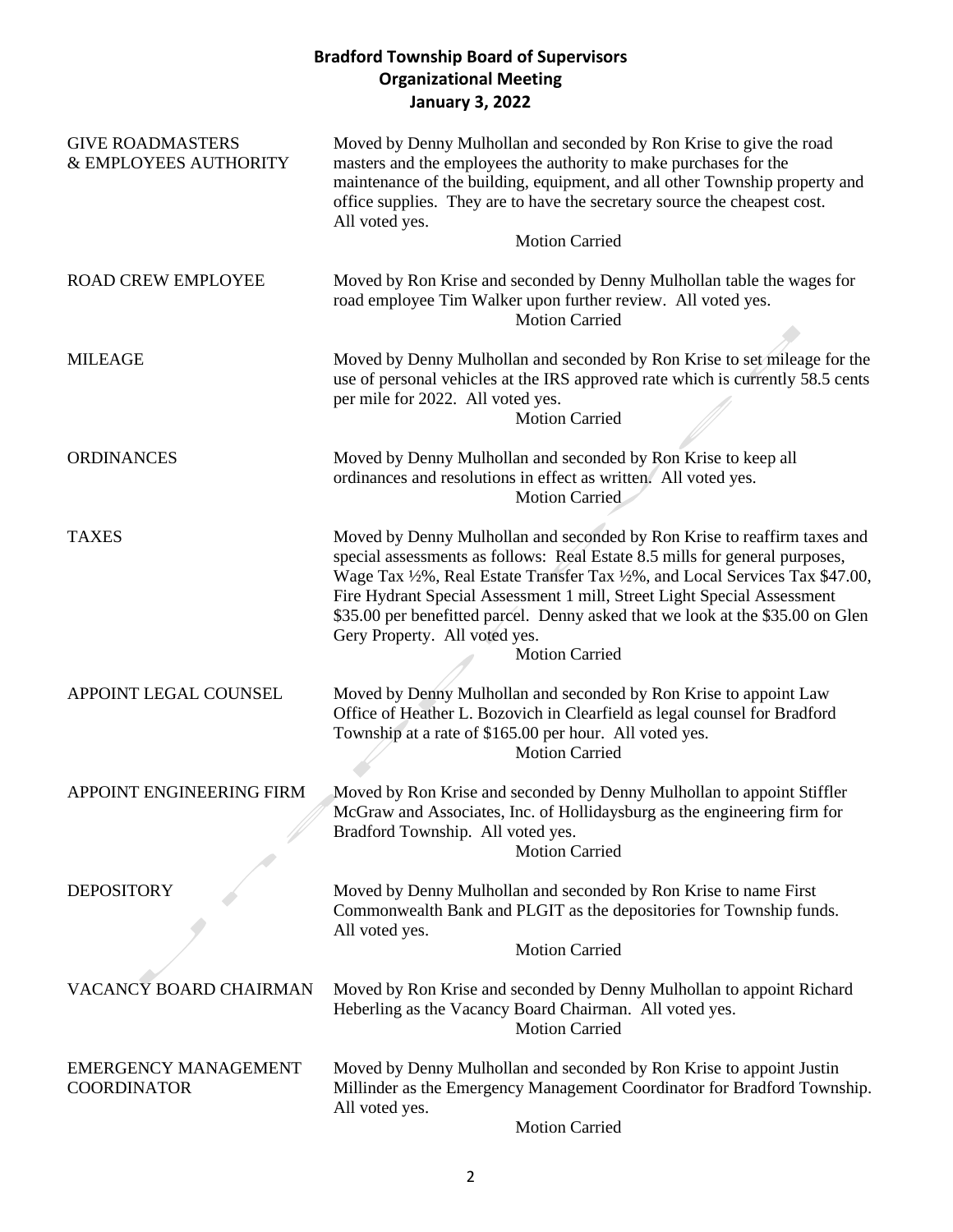| <b>SEWAGE ENFORCEMENT</b><br><b>OFFICER</b>                                  | Moved by Ron Krise and seconded by Denny Mulhollan to appoint Clearfield<br>County Sewage Agency as primary and alternate Sewage Enforcement Officer<br>with James Wischuck and Wilson Fisher as Sewage Enforcement Officers for<br>Bradford Township. All voted yes.<br><b>Motion Carried</b>                                                                                        |
|------------------------------------------------------------------------------|---------------------------------------------------------------------------------------------------------------------------------------------------------------------------------------------------------------------------------------------------------------------------------------------------------------------------------------------------------------------------------------|
| <b>EMPLOYEE TO CHECK</b><br><b>SMALL FLOW TREATMENT</b><br><b>FACILITIES</b> | Moved by Ron Krise and seconded by Denny Mulhollan to have Tim Walker<br>continue performing the monthly maintenance on the Small Flow Treatment<br>Facilities in Bradford Township at a rate of \$5.00 per system plus mileage.<br>All voted yes.<br><b>Motion Carried</b>                                                                                                           |
| <b>SFTF MONTHLY FEE</b>                                                      | Moved by Denny Mulhollan and seconded by Ron Krise to keep the monthly<br>fee for the maintenance of the Small Flow Treatment Facilities at \$20.00 per<br>month. Any new systems that would require dechlorination would be charged<br>an additional \$5.00. All voted yes.<br><b>Motion Carried</b>                                                                                 |
| <b>INSURANCE</b>                                                             | Moved by Denny Mulhollan and seconded by Ron Krise to retain the present<br>insurance carriers. All voted yes.<br><b>Motion Carried</b>                                                                                                                                                                                                                                               |
| <b>HIGHWAY SAFETY</b><br><b>COMMISSION</b>                                   | Moved by Ron Krise and seconded by Denny Mulhollan to name Denny<br>Mulhollan the Chairman of the Highway Safety Commission. All voted yes.<br><b>Motion Carried</b><br>Moved by Denny Mulhollan and seconded by Ron Krise to name Ron Krise<br>the Vice Chairman of the Highway Safety Commission. All voted yes.<br><b>Motion Carried</b>                                           |
| ORDERING SIGNS                                                               | Moved by Denny Mulhollan and seconded by Ron Krise to approve giving the<br>two roadmasters authority to order signs as needed. All voted yes.<br><b>Motion Carried</b>                                                                                                                                                                                                               |
| <b>OFFICE HOURS</b>                                                          | Moved by Denny Mulhollan and seconded by Ron Krise to set the office hours<br>for Monday through Thursday from 6:00 A.M. to 4:00 P.M with a paid lunch.<br>All voted yes.<br><b>Motion Carried</b>                                                                                                                                                                                    |
| <b>MEETING DATES</b>                                                         | Moved by Denny Mulhollan and seconded by Ron Krise to set the regular<br>meeting dates for 2022 for the first Tuesday and third Tuesday of every month<br>except when there is a holiday on Tuesday. The first Tuesday meetings will<br>be held at 7:00 PM. The third Tuesday meetings will be held at 4:01 PM on<br>an as needed only basis. All voted yes.<br><b>Motion Carried</b> |
| <b>ROBERT'S RULES OF ORDER</b>                                               | Moved by Ron Krise and seconded by Denny Mulhollan to approve using<br>Robert's Rules of Order to conduct meetings. All voted yes.<br><b>Motion Carried</b>                                                                                                                                                                                                                           |

3